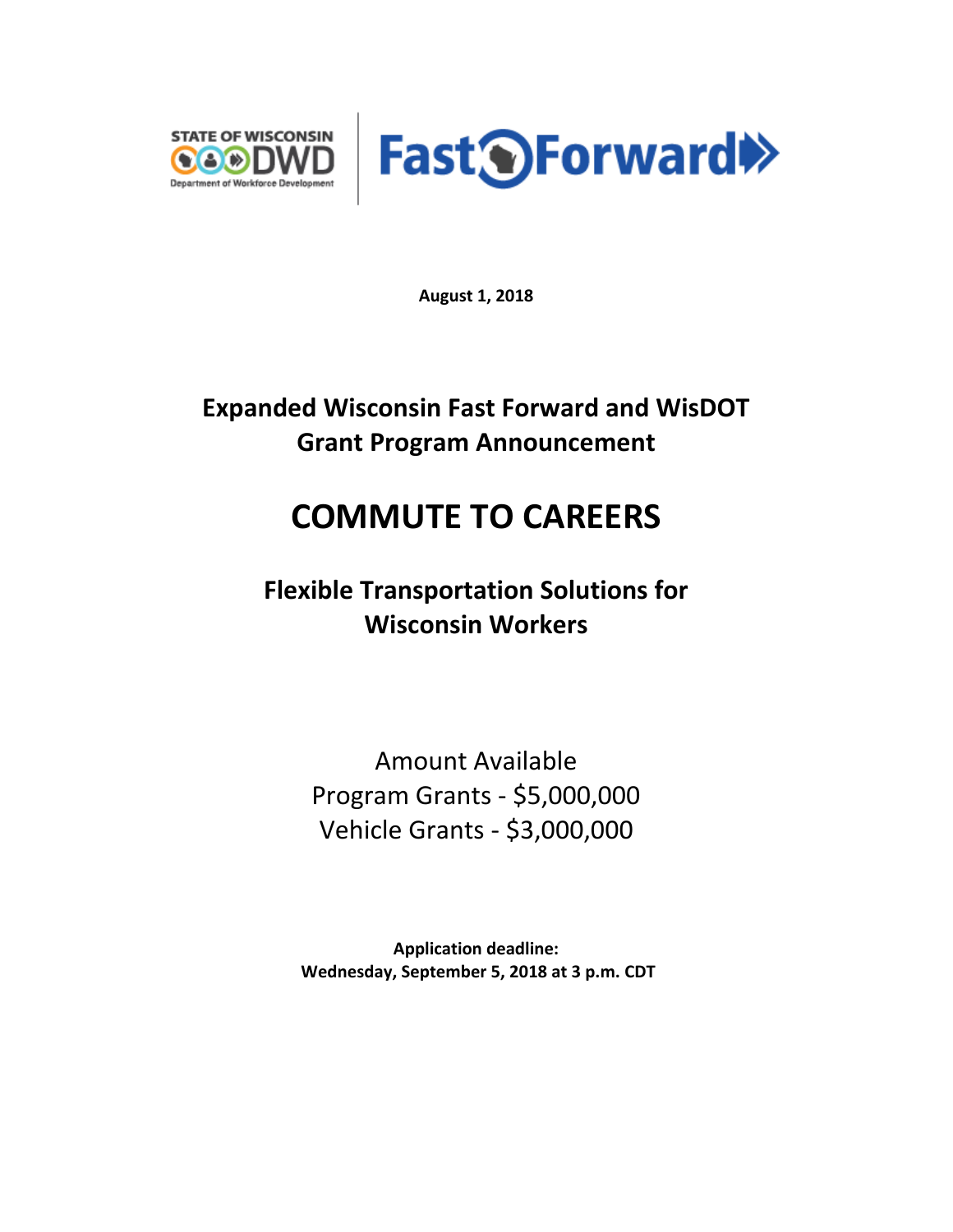| <b>Grant Program Announcements:</b> | Rita Atkinson, Director, 608.266.2721 |
|-------------------------------------|---------------------------------------|
|                                     | Rita.atkinson@dwd.wisconsin.gov       |
| <b>Grant Administration:</b>        | Andy Heidt, 608.266.0174              |
|                                     | Andrew.heidt@dwd.wisconsin.gov        |
|                                     | Andrew Wusler, 608-266-0689           |
|                                     | Andrew.wusler@dwd.wisconsin.gov       |
|                                     | Tracy La Haise, 608.267.7889          |
|                                     | Tracy.LaHaise@dwd.wisconsin.gov       |
|                                     | For Vehicle Awards/Applications:      |
|                                     | Katie Patterson, 608.264.7335         |
|                                     | Katherine.patterson@dot.wi.gov        |

Office of Skills Development Wisconsin Department of Workforce Development 201 E. Washington Ave, G100 P.O. Box 7946 Madison, WI 53707-7946 [WisconsinFastForward.com](http://www.wisconsinfastforward.com/wff_standard.htm)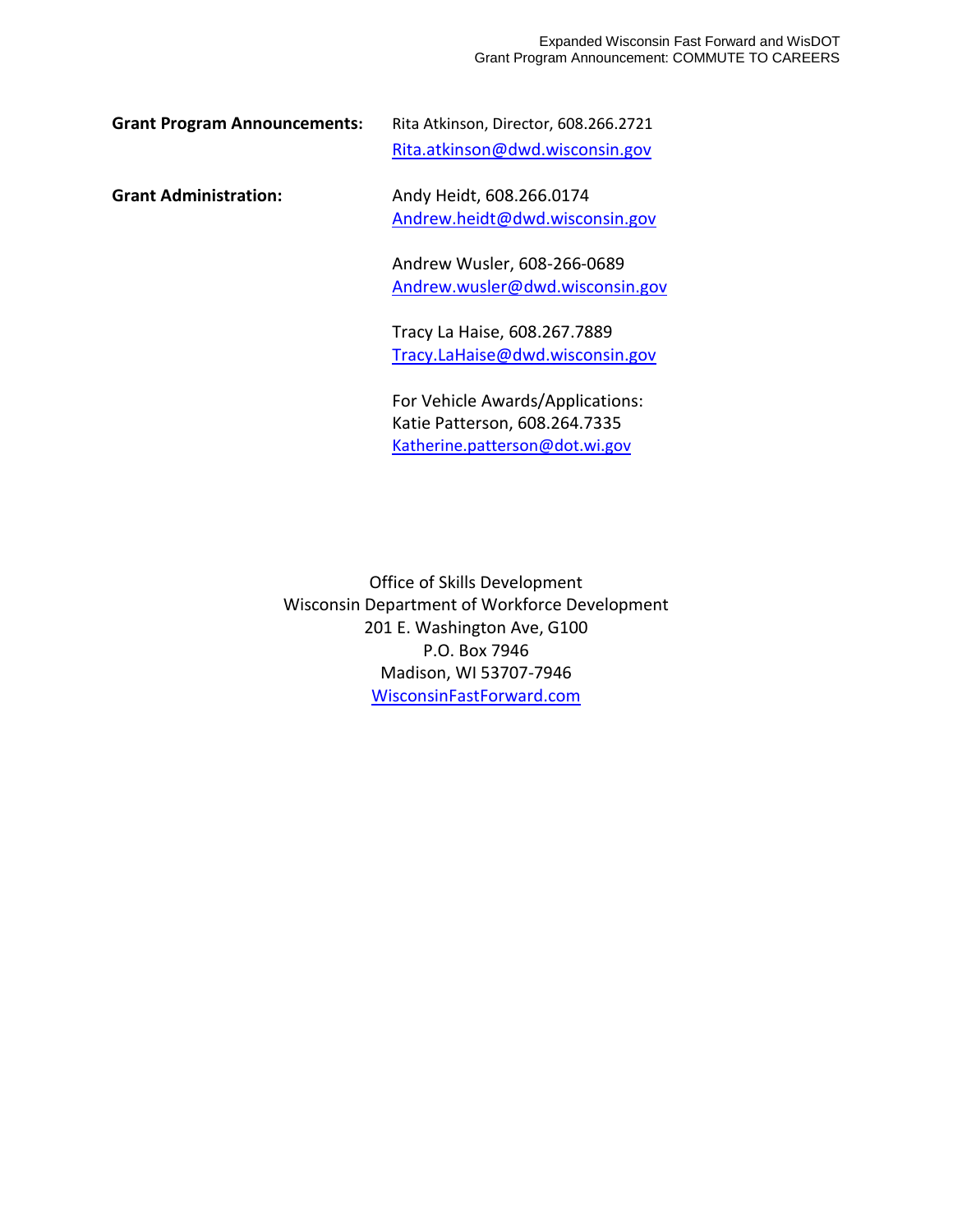# **COMMUTE TO CAREERS Flexible Transportation Solutions for Wisconsin Workers**

# **TECHNICAL ASSISTANCE SESSION**

A Technical Assistance Session, "Submitting a Successful Commute to Careers Grant Application," is scheduled to address the questions or the concerns of potential applicants for this grant opportunity. The training session goal is to increase applicants' understanding of the grant application process, program goals, funding processes and to provide tips to submit a successful grant application.

Potential applicants are invited to attend either in-person or online using a WebEx meeting. Space is limited at the in-person session. Registration is required to attend either venue.

**Submitting a Successful Commute to Careers Grant Application**  Date: Friday, August 10, 2018 Time: 1:30 - 3 p.m. Location: WebEx OR in-person at the Wisconsin Department of Workforce Development; GEF-1 Building, Rm. A415; 201 E. Washington Ave., Madison, WI 53707

To register to attend in-person or online (via WebEx):

- 1. Go t[o http://dwdlearningcenter.wi.gov](http://dwdlearningcenter.wi.gov/)
- 2. Enter you Wisconsin Fast Forward application username and password (your Job Center of Wisconsin or UI password will work also, or you may create a new account)
- 3. Search for "Submitting a Successful Commute to Careers Grant Application"
- 4. Locate the session and select either "In-Person Session" or "WebEx Session"
- 5. You will receive a confirmation by email

Potential applicants should make sure to check the Wisconsin Fast Forward website at [wisconsinfastforward.com/wff\\_standard.htm](http://www.wisconsinfastforward.com/wff_standard.htm) for any program or training session updates.

For assistance or more information, please contact one of the Grant Administration contacts or email [WisconsinFastForward@dwd.wisconsin.gov](mailto:WisconsinFastForward@dwd.wisconsin.gov)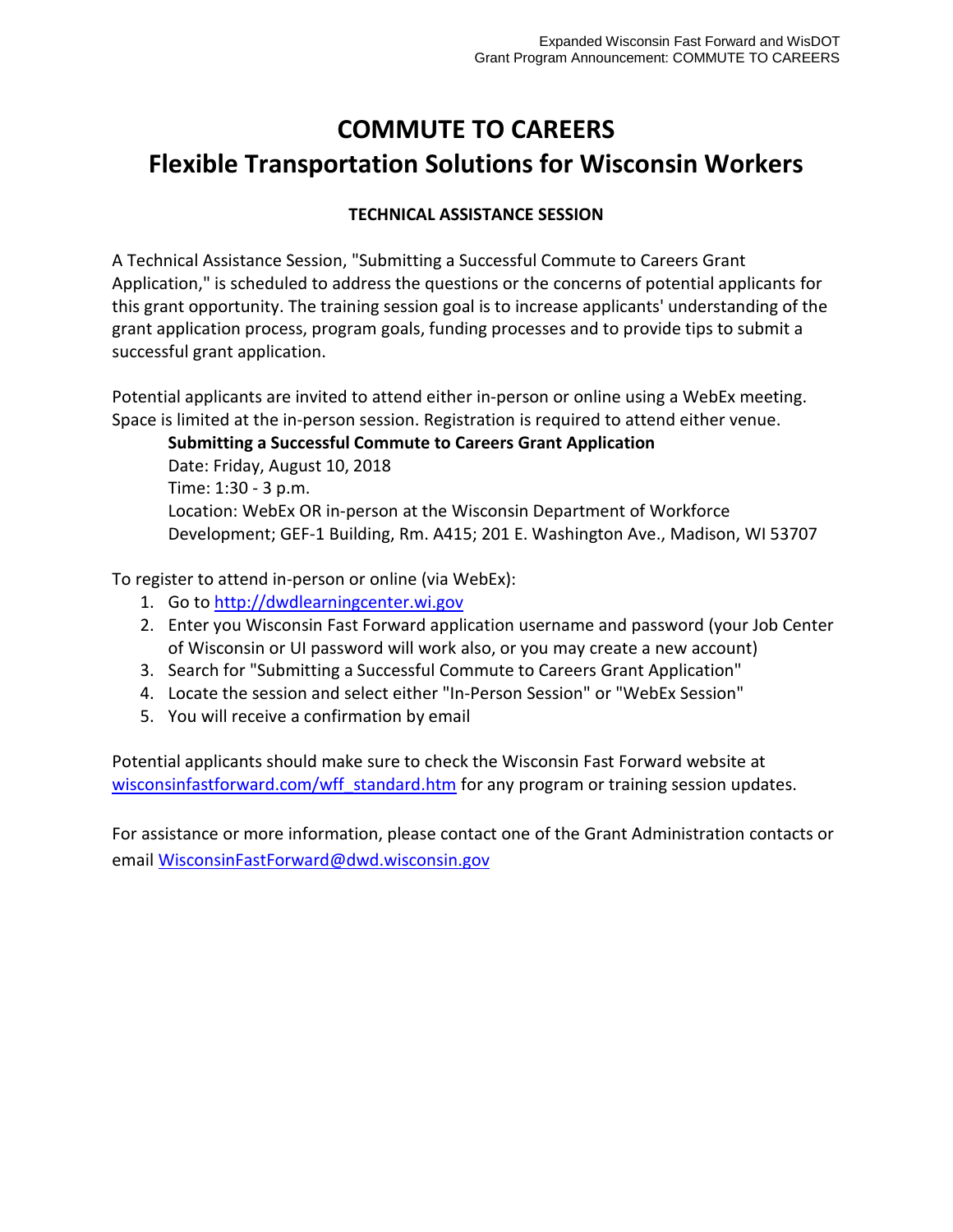# **COMMUTE TO CAREERS Flexible Transportation Solutions for Wisconsin Workers**

In March 2013, Act 9, also known as Wisconsin Fast Forward, was passed into law with strong bipartisan support from both houses of the Wisconsin Legislature. The state-funded Wisconsin Fast Forward (WFF) program included \$15 million to provide employer-focused worker training grants, enabled the creation of the Office of Skills Development (OSD) at the Department of Workforce Development (DWD) to administer the grant program and provided resources to expand the state's labor market information system.

The Wisconsin Fast Forward program encourages increased collaboration between Wisconsin's workforce, employers, local or regional economic development organizations, workforce development boards and non-profit community to foster and to expand opportunities for lowincome workers. The goal of the Commute to Careers program is to connect people with lowincomes or disabilities to jobs through enhanced local transportation services. A lack of transportation is a significant barrier to getting and to keeping jobs for workers. Improving transportation services can improve the economic outcomes among these workers and employers throughout the State of Wisconsin.

**Expanded Wisconsin Fast Forward Program:** The standard Wisconsin Fast Forward (WFF) program is a state-funded grant program to provide employer-focused worker training grants. The Office of Skills Development (OSD) at the Department of Workforce Development (DWD) administers the grant program. The 2017-19 biennial budget allows for expanded Wisconsin Fast Forward initiatives to meet identified workforce needs.

This effort is based on DWD's previous collaboration with the WisDOT in the Wisconsin Employment Transportation Assistance Program (WETAP), which enhanced local transportation services. Many unemployed or low-income workers are unable to provide their own transportation to and from work due to circumstances related to disability, age, or income level. If these workers live in rural areas, they may also face barriers related to limited transportation options and the need to travel to another community for work.

# **GRANT PROGRAM OVERVIEW**

This WFF Grant Program Announcement is a unique partnership with the Wisconsin Department of Transportation (WisDOT). Unlike the standard WFF program, which does not fund capital acquisitions, WisDOT funds available through this GPA can fund vehicle purchases for flexible transportation solutions. Flexible transportation refers to any demand-responsive mode of transportation that connects workers to employment opportunities that are not readily accessible to them.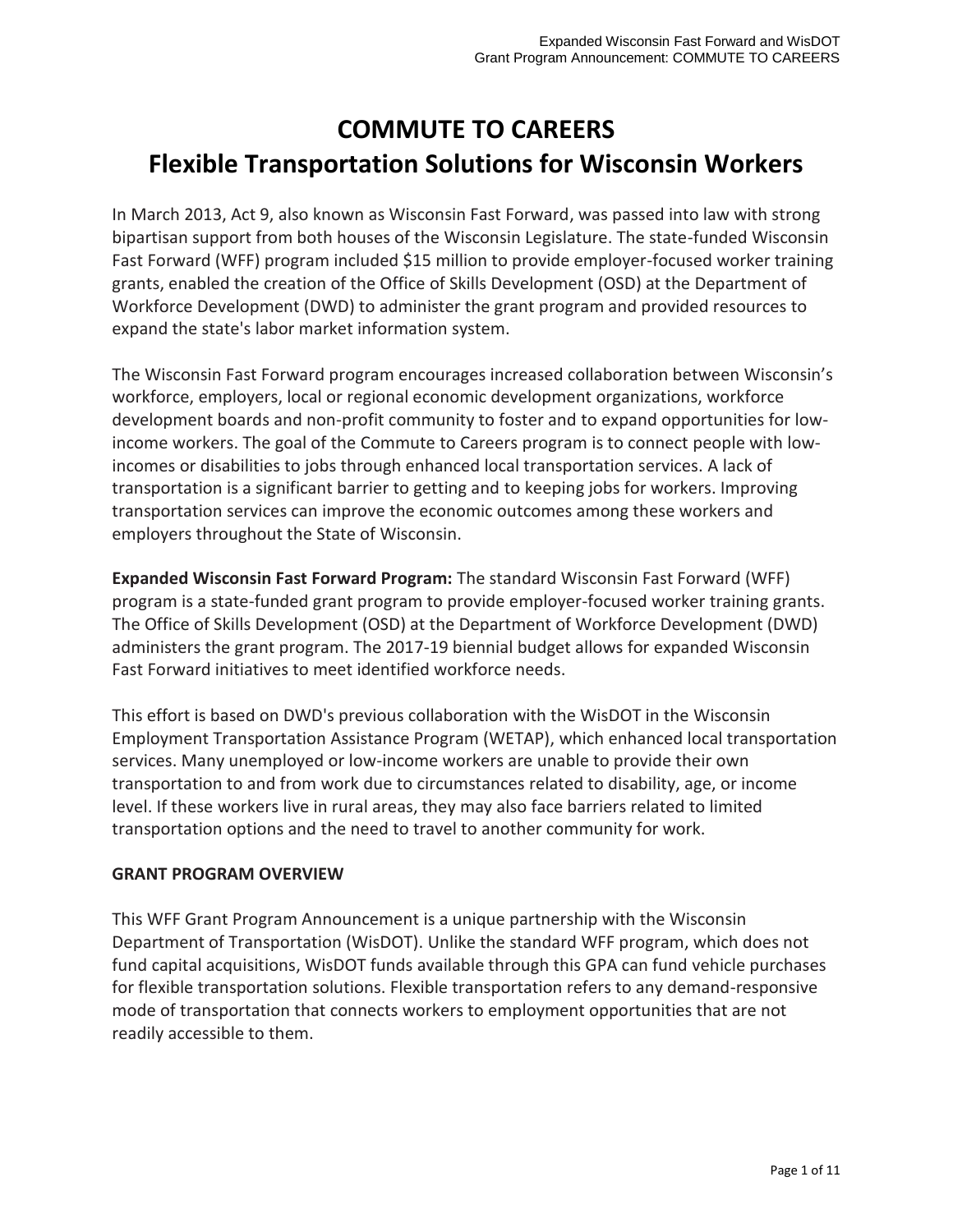This program offers **two** grant types:

1) **Program Grants**- The Program Grant opportunity through WFF is open to applications from Wisconsin entities that can demonstrate a critical need to transport unemployed, low and moderate-income workers to employment opportunities in Wisconsin: private employers in good standing, non-profit 501(c)(3) organizations, or consortiums comprised of employers, non-profits and organizations that serve people with disabilities.

Program Grant funds are available to serve the needs of Wisconsin workers statewide. Governmental entities are not eligible to apply for Program Grants.

2) **Vehicle Grants**- The Vehicle Grant opportunity through WisDOT is open to non-profit and local public bodies (including tribes). This money is targeted to low-income residents at 150 percent of the federal poverty level or less. Vehicle Grant funds are only available to projects that provide most of their services in areas identified by DNR for traffic congestion and vehicle emissions reduction, which include Milwaukee, Racine, Kenosha, Waukesha, Washington, Ozaukee, Walworth, Sheboygan, Kewaunee, Manitowoc and Door counties.

**Applicants can apply for one or both grants,** provided they meet the application requirements. In addition, **all grants require a 20 percent match.**

The priority of this grant opportunity is to establish **affordable**, **self-sustaining, flexible**  transportation programs that can grow and adapt to meet the needs of the employees and employers which it serves. Employers, through investment in the transportation program, will gain access to a larger pool of workers and have fewer absences and have less turnover of their employees related to logistic issues associated with transportation.

A wide variety of creative and specialized demand-responsive transit projects (DRT) have been implemented across the State of Wisconsin to provide flexible, user-oriented services. Potential transportation projects could include:

- Vanpool systems
- Ridesharing and carpooling activities
- Shuttles connecting areas not currently serviced by public transit, or providing late-night and weekend service of areas with limited transportation options
- Deviated fixed route service
- The expansion or supplementation of existing flexible employer-based transportation programs.

Similar models that achieve the objective of connecting low-income workers to quality employment opportunities may also be funded under this grant program.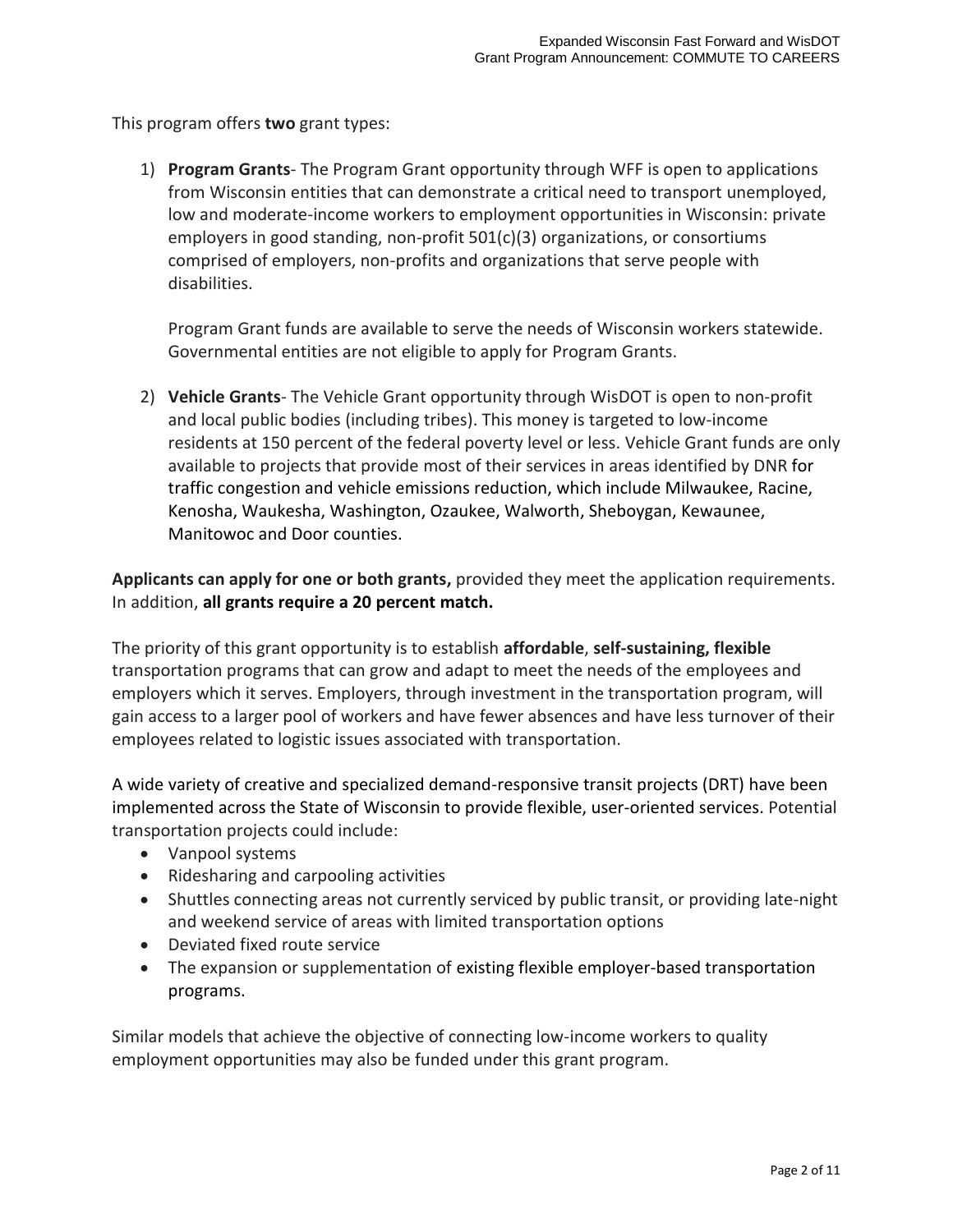The expansion of transportation options for workers, including paratransit services for workers with disabilities may also be funded through this grant program. Current WETAP funded programs are eligible to apply and all applicants are encouraged to visit <https://dwd.wisconsin.gov/transportation/> for more information on job access transportation services.

**AVAILABLE FUNDING:** The total funding available for this project is \$8 million. The Department of Transportation is making \$3 million available<sup>1</sup> to meet evolving mobility needs in the form of vehicles for flexible transportation projects in addition to its traditional statewide WETAP program.

The Department of Workforce Development will make \$5 million available for the operational costs of running a transportation program. At least \$1 million of DWD's contributed funds is set aside for employment transportation services specific to workers with disabilities.

The State does not guarantee to purchase any specific quantity or dollar amount; nor does the State guarantee the number of grants awarded.

**Application Forms, Instructions, Checklists and Process:** Applications must be submitted by email to [WisconsinFastForward@dwd.wisconsin.gov.](mailto:WisconsinFastForward@dwd.wisconsin.gov) The application, along with the application instructions, informational webinars, related guidelines and checklists are accessible online at: [http://www.wisconsinfastforward.com/wff\\_standard.htm.](http://www.wisconsinfastforward.com/wff_standard.htm)

# **GENERAL GUIDELINES**

**Project Period:** October 15, 2018-October 14, 2020

**Important Dates: Grant applications are due by Wednesday September 5, 2018 at 3 p.m**. Email grant applications and supporting documents to WisconsinFastForward@dwd.wisconsin.gov

| <b>GPA Released</b>                           | August 1, 2018                                                                                                                             |
|-----------------------------------------------|--------------------------------------------------------------------------------------------------------------------------------------------|
| Proposals accepted via email<br>only          | Email grant applications and supporting documents<br>to WisconsinFastForward@dwd.wisconsin.gov by<br>3 p.m. on Wednesday September 5, 2018 |
| <b>Projected Grant Awards</b><br>Announcement | October 1, 2018                                                                                                                            |
| <b>Anticipated Contract Start</b><br>Date     | October 15, 2018                                                                                                                           |

<sup>&</sup>lt;sup>1</sup>\$1 million of WisDOT's \$3 million contribution will go to traditional WETAP projects statewide. An application for the CY2019 program cycle will be released in the fall of 2018 on th[e WisDOT WETAP website](https://wisconsindot.gov/Pages/doing-bus/local-gov/astnce-pgms/transit/wetap.aspx)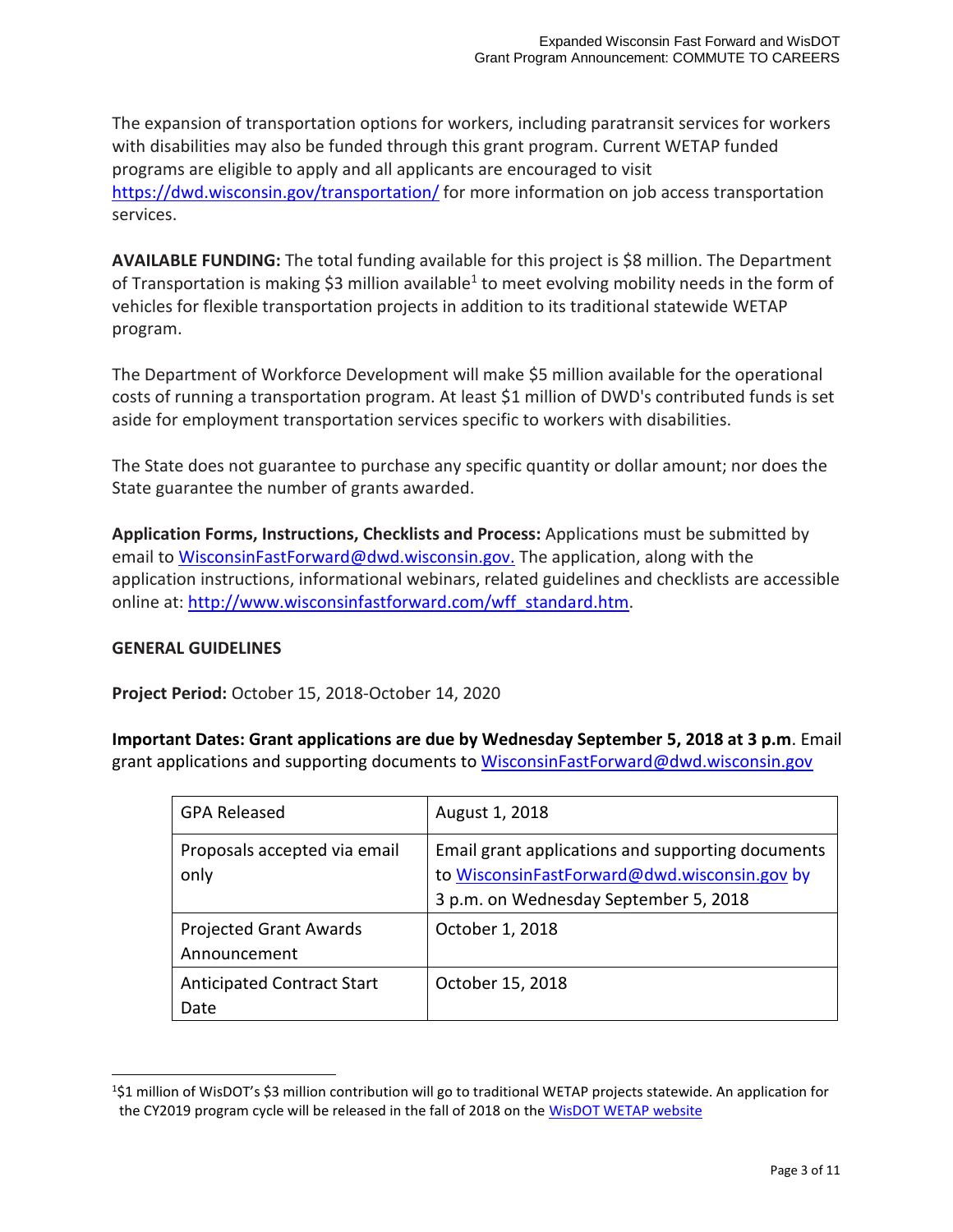| <b>Funding Disbursement</b> | On a rolling basis, upon verification of approved<br>submitted purchases, purchase orders, invoices,<br>and related project costs. |
|-----------------------------|------------------------------------------------------------------------------------------------------------------------------------|
| <b>Contract End Date</b>    | October 14, 2020                                                                                                                   |

#### **GRANT EVALUATION RUBRIC AND SCORING**

Wisconsin Fast Forward is a competitive grant program. All applications will be reviewed by internal and external reviewers and rated on a 100-point scale, based upon the following point values:

- Project Need (up to 20 points)
- Implementation, Project Design, and Deliverables (up to 25 points)
- Local Stakeholder Support (up to 20 points)
- Budget and Sustainability Model (up to 15 points)
- Outreach and Marketing Plan (up to 10 points)
- Reporting and Evaluation (up to 10 points)

The Grant Evaluation Rubric and Scoresheet is available online at: [http://www.wisconsinfastforward.com/wff\\_standard.htm.](http://www.wisconsinfastforward.com/wff_standard.htm)

- a. **Project Need:** Applicants should thoroughly establish the need for the specific type of transportation supportive services they are proposing to implement. Description should include how the program partners have estimated initial ridership as well as an analysis of the other available transportation alternatives that are currently available and how this program provides a significantly better or more accessible alternative for the target population. Applicants are also encouraged to include service and route maps when doing so will help to explain the program choices regarding service areas and times.
- b. **Implementation, Project Design and Deliverables:** Applicants must provide a timeline for all key project activities. Applicants are also expected to include a list of the key staff, a program budget and any other information necessary to evaluate the overall design of the project.
- c. **Local Stakeholder Support:** Applicants will include a letter of attestation regarding partnership expectations, role in the project, and any other elements that inform the program. Any source of leveraged funds must also clearly indicate the source of the funding and describe how it supplements the project.
- d. **Budget and Sustainability Model:** Applicants, in addition to including the letters of attestation and documenting the 20 percent match in the program budget, should discuss specific strategies for growing and sustaining the transportation program.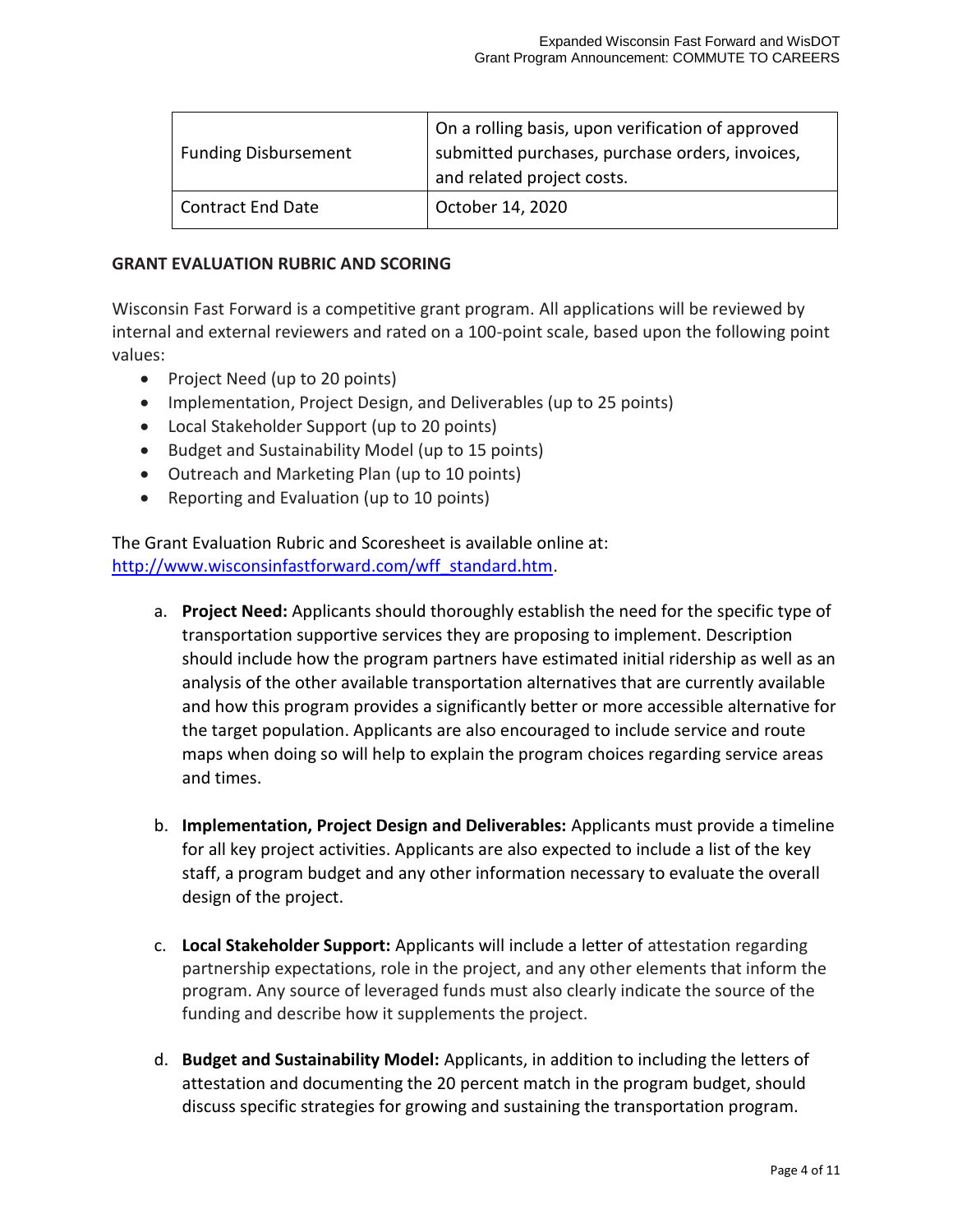Applicants should discuss long-term funding strategies and any elements of the program that will lead it being more likely to be able to sustain itself in the long-term.

- e. **Outreach and Marketing Plan:** Applicants should explain how employees and other potential clients in the service area will learn about and participate in the transportation program. Include relevant information on partnerships with social services organizations, local workforce development and economic development entities, employers or any other strategic relationships that will help connect low income workers in need to the transportation services being offered.
- f. **Reporting and Evaluation:** Applicants will include information on the reporting and evaluation methodology and strategy they will be using the gauge the impact and success of the transportation program.

### **PROGRAM GRANT APPLICATION –** See Grant Program Guidelines for additional details

**Grant Amount:** From \$5,000 to \$400,000 is available per grantee. A 20 percent match is required, in the form of either in cash match or in-kind contributions. Grants that leverage outside resources to maximize impact will receive additional points. Grant expenditures must be incurred during the Project Period. All eligible grant expenses will be reimbursed as per individual contract specifications when expenses are:

- Documented by grantee per their contract
- Approved by OSD

#### **Requirements**

- **1. Cost Sharing:** Grants that leverage additional resources to meet the goals of the transportation project and in doing so exceed the 20 percent match requirement will be awarded bonus points in the Grant Evaluation Rubric. Documentation of the leveraged funds is required in the application.
- **2. Eligibility:** For an application to be considered for funding, the following conditions must be met:
	- The applicant must be a private business in good standing in the state of Wisconsin, or
	- The applicant must be a non-profit  $501(c)(3)$ , or
	- The applicant must work with people with disabilities.
	- Employees receiving transportation must live and work in Wisconsin.
	- Applicants will check and document their Application Intent and Organization Status on the application form provided.
- **3. Eligible Expenses:** Expanded Wisconsin Fast Forward Funds shall be used for direct expenses for the employee transportation project. These include:
	- Upkeep and maintenance of vehicles being used for employee transportation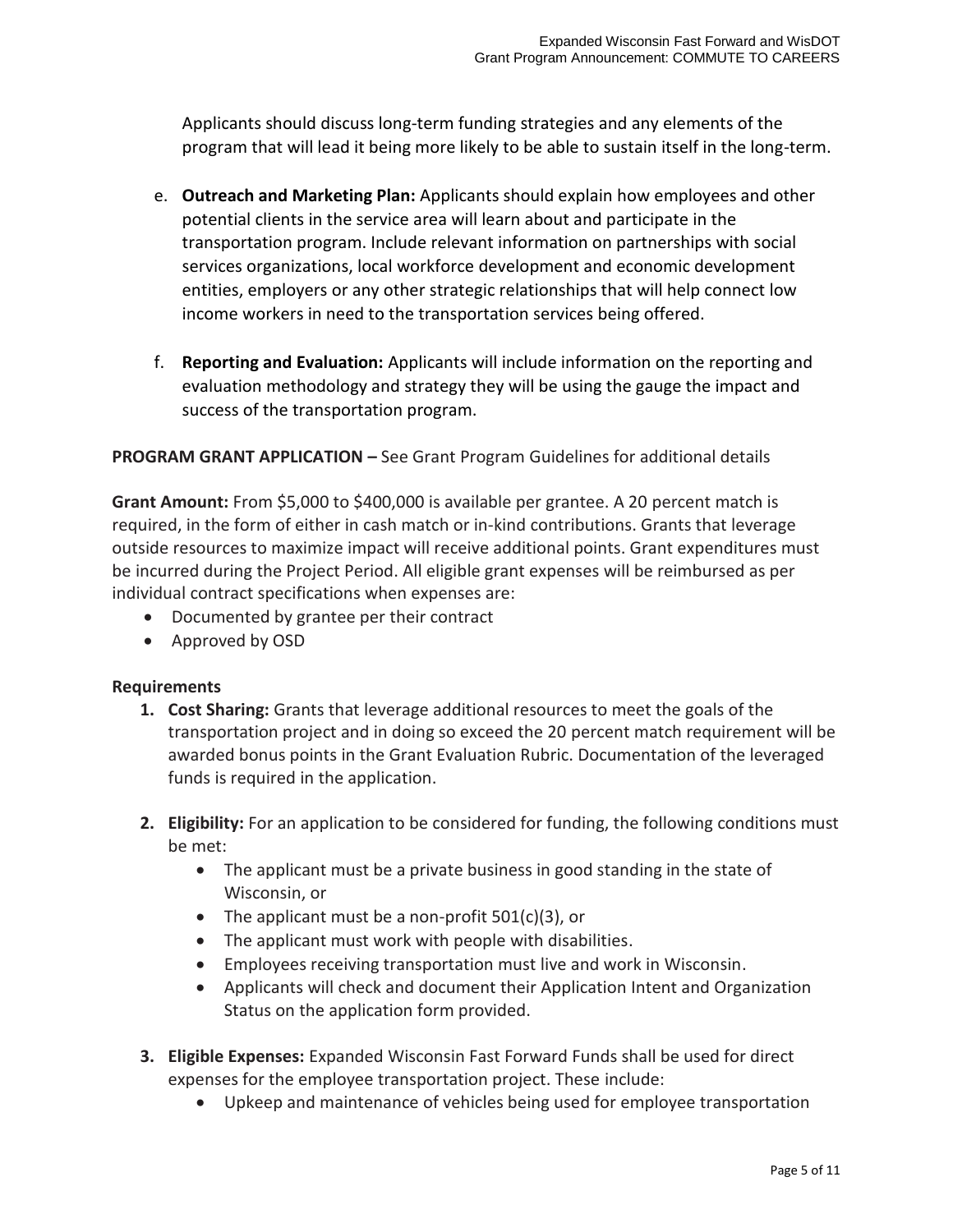- Wages and employment costs for vehicle drivers
- Vehicle insurance, driver liability insurance and background screening of drivers
- Training, development, and licensure for drivers and other staff employed by the transportation provider
- Marketing, expanding, and activities supporting the long-term sustainability of the transportation project
- Fuel and related expenses for project vehicles
- Administrative costs necessary to fulfilling the requirements of the grant (Not to exceed five percent of the total grant budget)

**Ineligible Expenses:** Wisconsin Fast Forward program grant funds may not be used for the purchase of real estate or other capital assets/equipment, facility construction or remodeling, traditional public or private Kindergarten–12th grade education, trainee wages or fringe benefits.

- **4. Supplement not Supplant:** All funding identified as "leveraged" or "in-kind" must be new funds and cannot replace existing federal, state or local government funding. Substituting existing funds with state grant funds will result in additional fiscal monitoring and may result in an audit. Violations of permissible expenses may result in suspension of current or future funds under this program, repayment of monies awarded under this grant and possible civil and/or criminal penalties.
- **5. Partner Letters of Commitment or Support:** Should include attestation regarding partnership expectations, role in the project, and any other elements that inform the program. Any source of leveraged funds must also clearly indicate the source of the funding and describe how it supplements the project. Letters must be on partner letterhead and signed.
- **6. Contract:** The Commute to Careers Program applications that are funded under this GPA will be required to execute a binding contract with DWD before any expenses are incurred for which reimbursement is expected.
- **7. Grant Reporting Requirement:** Grantees will be required to submit regular project updates with service reports, impact metrics, and financial reporting.
- **8. Eligible Locations:** Program Grant funds are available to serve the needs of Wisconsin workers statewide.
- **9. Insurance Requirements if applying for Program Grants only:** Grantee must agree to adhere to the insurance requirements below and provide documentation they are met: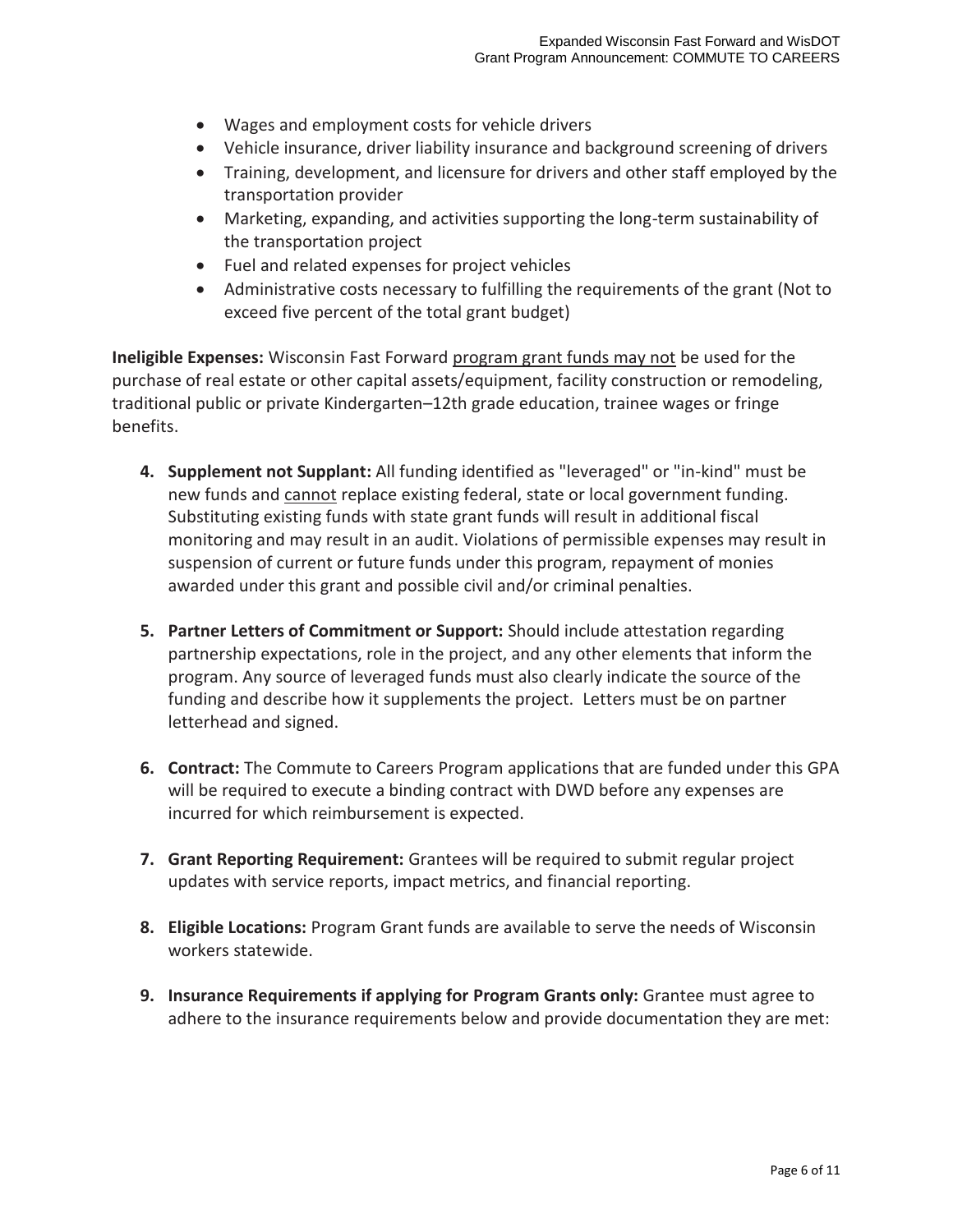| <b>Workers Compensation (WC)</b>                                                                                                      | <b>Statutory</b><br><b>Limits</b><br>Required |
|---------------------------------------------------------------------------------------------------------------------------------------|-----------------------------------------------|
| <b>Commercial General Liability (CGL):</b><br>General Aggregate including Products and Completed Operations<br><b>Fach Occurrence</b> | \$1,000,000<br>\$1,000,000                    |
| <b>Automobile Liability: Combined Single Limit</b>                                                                                    | \$2,000,000                                   |
| Automobile Liability: inter-state and outside of Wisconsin                                                                            | \$5,000,000                                   |

The contracting organization shall add the "State of Wisconsin, its officers, employees and agents" as an additional insured under the commercial general and automobile liability policies.

- **10. Audit:** Additionally, applicants and their partners may be subject to program and fiscal audits by the Department of Workforce Development as defined in the contract. The funded project should produce quantifiable outcomes and impacts for the participating employer(s), employees and potentially the region at-large. The applicant should address projected outcomes for the proposed transportation project, such as: the number of employees utilizing the service, route and mile metrics, cost per rider and potential impact and satisfaction metrics, at the discretion of the project administrators.
- **11. Reporting:** The Grantee is responsible for tracking and monitoring drivers and other employees being paid through the grant through the completion of pre- and posttraining reports and a final report on the impact of the project. The anticipated result of this grant program is increased retention for participating employers and employees gaining and thriving in higher wage positions.

**VEHICLE GRANT APPLICATION –** See application guidelines for additional details

Eligible capital purchase projects under this section include vehicle(s) to provide transportation service for low-income residents (150 percent below the Federal Poverty Rate) to employment or training destinations.

This part of the application is for vehicles only. Operating projects may be applied for under the Program Grants Section. Traditional WETAP projects may be applied for in the fall of 2018 for the CY2019 program cycle on the [WisDOT website.](https://wisconsindot.gov/Pages/doing-bus/local-gov/astnce-pgms/transit/wetap.aspx)

#### **Requirements**

1. **20 percent local match** is required from the total cost of the vehicle. Match must be cash and may come from private funds, state awards, non-USDOT federal funds, donations and/or revenues.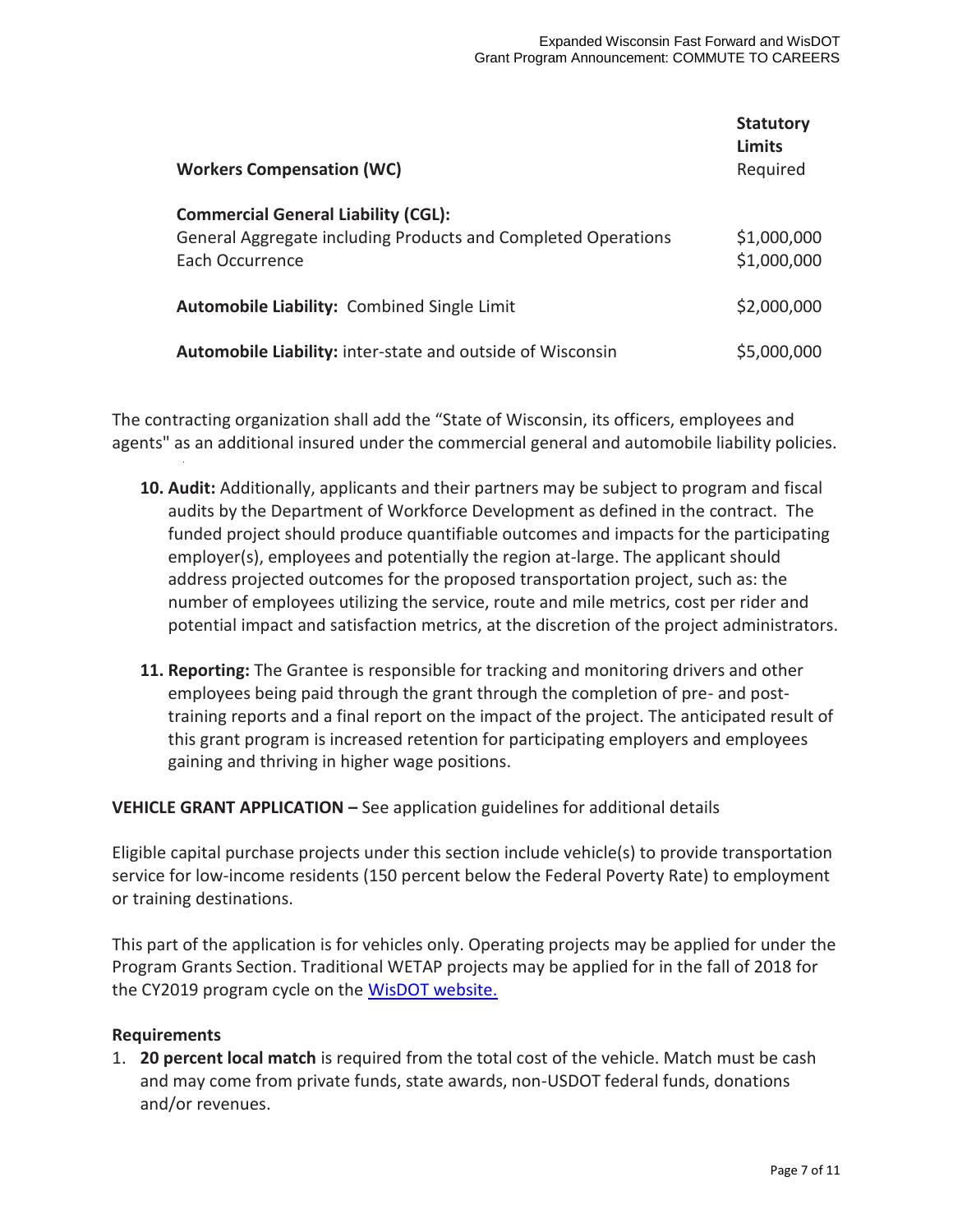- a. Identify each source of local match and amount within the proposal document.
- b. Applicants will contribute local match by way of reimbursement. If awarded, applicants will procure and purchase a vehicle at 100 percent of the cost. Then will request 80 percent reimbursement of cost from the Department.

#### 2. **Eligible Applicants**

- a. Non-profit entities
- b. Local public bodies (including tribes)
- 3. **Allowable Use of Funds:** The primary use of funds is for the purchase of vehicles to be used in transportation services for low-income residents (below 150 percent federal poverty level)
	- a. Operating, staff salary/wage/fringe, vehicle maintenance, and other costs are **not eligible** under this portion of the application.
	- b. Proposer must purchase vehicles only after approval via a federally compliant procurement.
- 4. **Eligible Locations:** All services must provide most of their transportation services within the counties of Milwaukee, Racine, Kenosha, Waukesha, Washington, Ozaukee, Walworth, Sheboygan, Kewaunee, Manitowoc and Door.
- 5. **Insurance Requirements:** Proposer must adhere to the insurance requirements below:

|                                                               | <b>Statutory Limits</b> |
|---------------------------------------------------------------|-------------------------|
| <b>Workers Compensation (WC):</b>                             |                         |
| <b>Employers Liability Each Accident</b>                      | \$100,000               |
| Employers Liability Disease - Policy Limit                    | \$500,000               |
| Employers Liability Disease - Each Employee                   | \$100,000               |
| <b>Commercial General Liability (CGL):</b>                    |                         |
| General Aggregate including Products and Completed Operations | \$1,000,000             |
| Each Occurrence                                               | \$1,000,000             |
| <b>Automobile Liability: Combined Single Limit</b>            | \$1,000,000             |

**6. Budget:** All vehicle applications must submit a budget for their requested vehicles and local share. All prices must be quoted in U.S. Dollars.

Below is an example of common vehicle types used in employment transportation services. Proposer must identify which vehicles they are requesting, the number of each vehicle type, total **estimated** cost of request(s), and the total **estimated** local match required for request(s). These estimate prices are for basic vehicle models.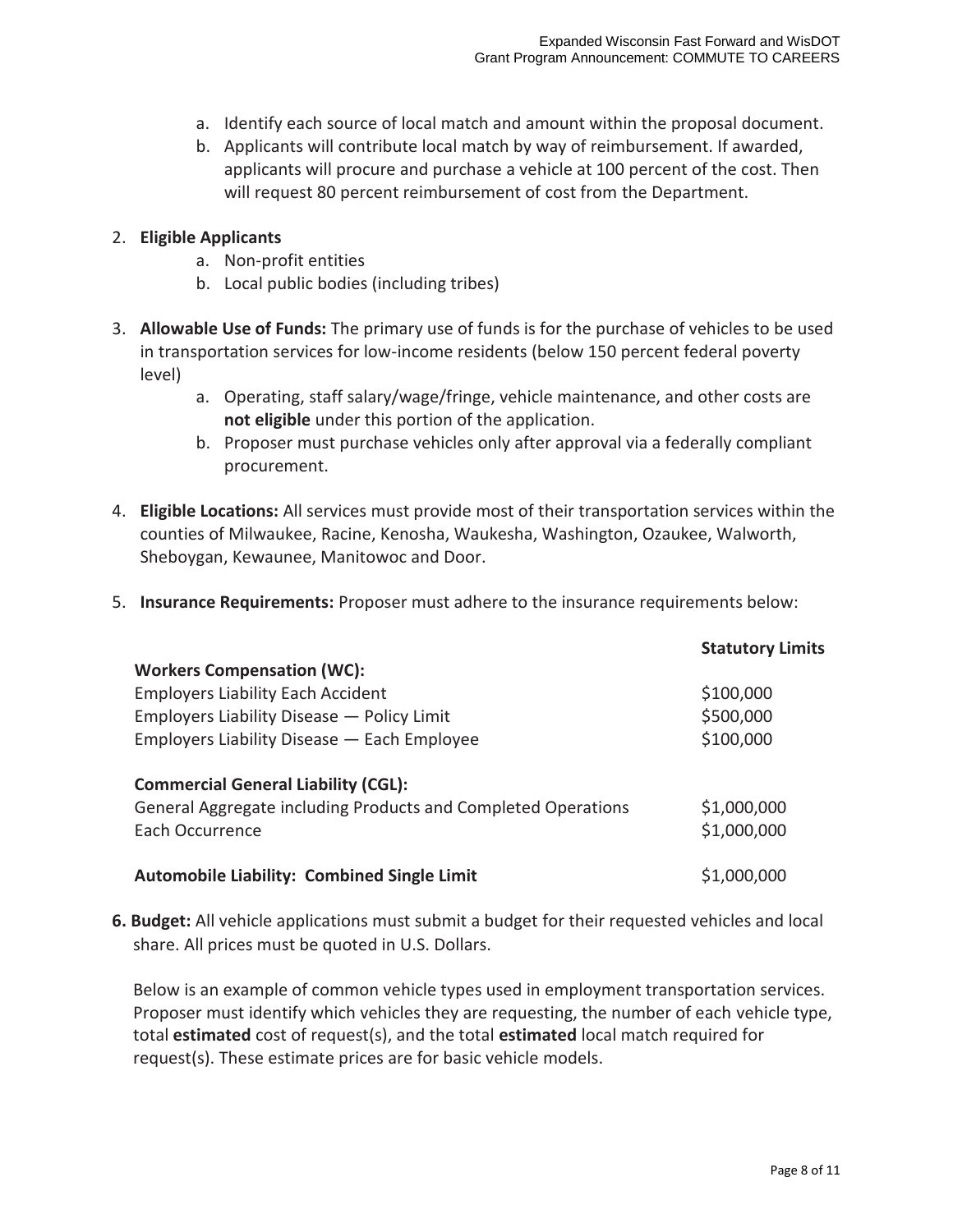| <b>Vehicle Type</b>                                     | Passengers (not including driver)        | <b>Total</b><br><b>Estimated</b><br>Cost | <b>Total</b><br><b>Estimated</b><br>Local<br><b>Share</b> |
|---------------------------------------------------------|------------------------------------------|------------------------------------------|-----------------------------------------------------------|
| Minivan                                                 | 7 passengers                             | \$26,000                                 | \$5,200                                                   |
| Minivan Accessible Side<br>Load                         | 3 passengers, 1 wheelchair position      | \$37,357                                 | \$7,471                                                   |
| Minivan Accessible Rear<br>Load                         | 3 passengers, 2 wheelchair<br>positions  | \$37,000                                 | \$7,400                                                   |
| Transit/Bariatric Vehicle<br>Accessible Rear Load       | 3 passengers, 2 wheelchair<br>positions  | \$45,700                                 | \$9,140                                                   |
| <b>Transit Wagon</b>                                    | 15 passengers                            | \$40,000                                 | \$8,000                                                   |
| Minibus                                                 | 12 passengers                            | \$49,057                                 | \$9,811                                                   |
| Minibus Accessible                                      | 6 passengers, 2 wheelchair<br>positions  | \$52,274                                 | \$10,455                                                  |
| Minibus Accessible Diesel                               | 3 passengers, 2 wheelchair<br>positions  | \$58,720                                 | \$11,744                                                  |
| Minibus Accessible Single<br><b>Rear Wheel</b>          | 3 passengers, 2 wheelchair<br>positions  | \$54,661                                 | \$10,932                                                  |
| <b>Medium Bus Accessible</b>                            | 10 passengers, 2 wheelchair<br>positions | \$56,872                                 | \$11,374                                                  |
| <b>Medium Bus Accessible</b><br>Honeycomb Fiberglass    | 3 passengers, 2 wheelchair<br>positions  | \$64,718                                 | \$12,944                                                  |
| Large Cutaway Bus                                       | 21 passengers                            | \$65,000                                 | \$13,000                                                  |
| Large Cutaway Bus<br>Accessible                         | 20 passengers, 2 wheelchair<br>positions | \$90,578                                 | \$18,116                                                  |
| Large Cutaway Bus<br>Accessible Honeycomb<br>Fiberglass | 20 passengers, 2 wheelchair<br>positions | \$98,984                                 | \$19,797                                                  |
| <b>Conventional Bus</b>                                 | 26 passengers, 2 wheelchair<br>positions | \$125,630                                | \$25,126                                                  |
| 30' Heavy Duty Bus                                      | 27 passengers, ADA compliant             | \$337,000                                | \$67,400                                                  |
| 35' Heavy Duty Bus                                      | 30 passengers, ADA compliant             | \$390,200                                | \$78,040                                                  |

6. **Procurement:** If awarded funds, before purchasing a vehicle from a third party with funds from this grant, the Recipient MUST contact the Wisconsin Department of Transportation to determine the best way to proceed with a state and federally complaint procurement. An overview of these procedures is available on the Department's web site at: Wisconsin Department of Transportation Transit procurement procedures.

[\(http://wisconsindot.gov/Pages/doing-bus/local-gov/astnce-pgms/transit/procure.aspx\)](http://wisconsindot.gov/Pages/doing-bus/local-gov/astnce-pgms/transit/procure.aspx)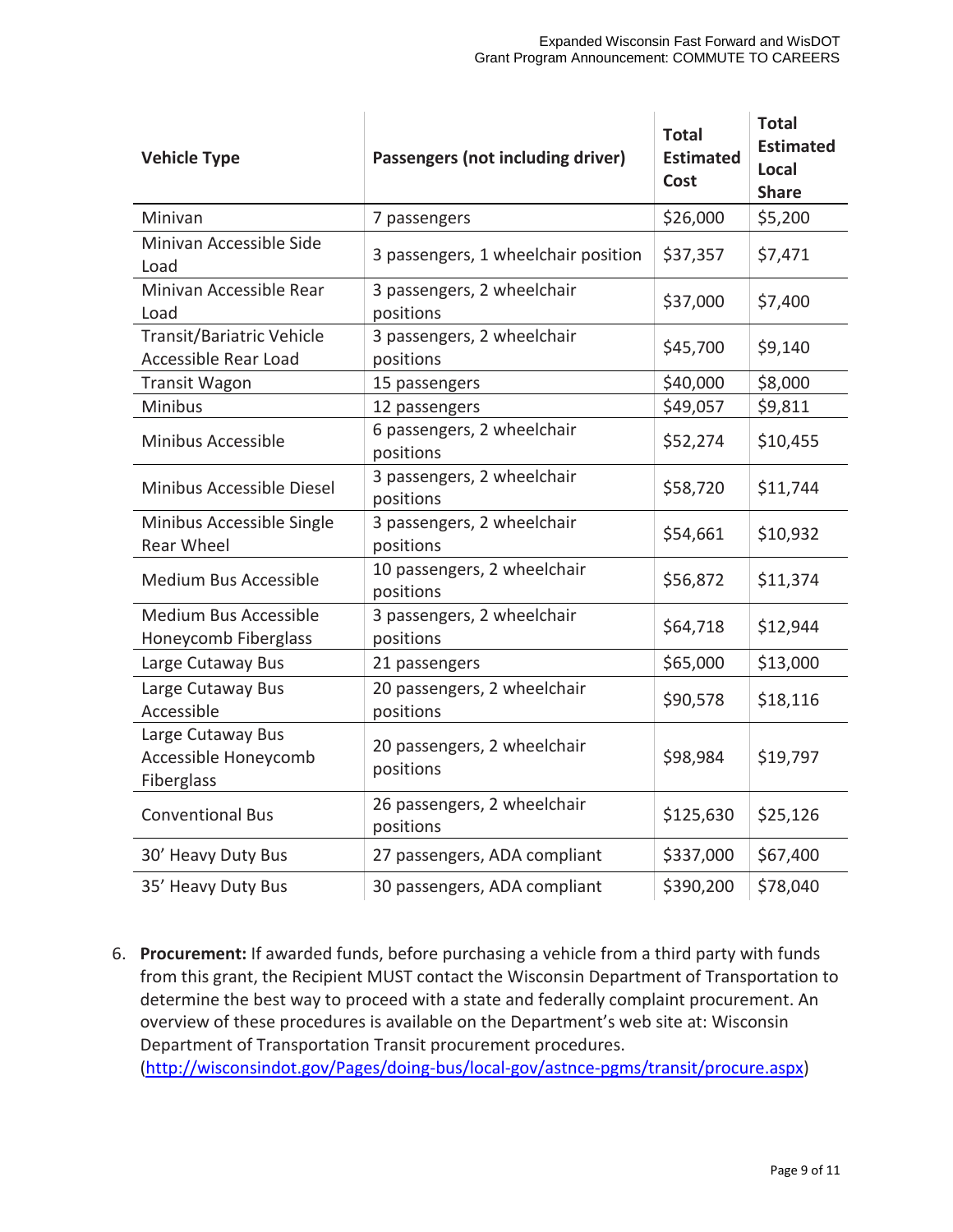The Recipient must obtain Departmental approval for pre-solicitation and post-solicitation procurement activities as follows:

- The Recipient must notify the Department in writing of its intention to purchase the service or item. Such notification should include the funding source (i.e., grant number) by which the Recipient intends to fund the purchase, as well as assurances that the proposed procurement will follow all relevant federal and state purchasing rules and procedures.
- As requested by the Department, the Recipient will provide to the Department written documentation of the solicitation process. Upon review, the Department will issue written approval to the Recipient to make the award for contracted service or purchase of capital item.
- 7. **Partner Letters of Commitment or Support:** Should include attestation regarding partnership expectations, role in the project, and any other elements that inform the program. Any source of leveraged funds must also clearly indicate the source of the funding and describe how it supplements the project.
- 8. **Contract:** The Expanded Wisconsin Fast Forward Commute to Careers Program applications that are funded under this GPA will be required to execute a binding contract with DWD before any expenses are incurred for which reimbursement is expected.
- 9. **Reporting** Grantees will be required to submit quarterly project updates with one-way ridership reports, vehicle condition and mileage, and any other additional federally required reporting.
- 10. **Audit:** The grantee shall have a single, organization-wide financial and compliance audit performed by a qualified independent auditor, if required to do so under federal law and regulations. This audit shall be performed in accordance with federal Office of Management and Budget (OMB) Circular 2 CFR Part 200 and state single audit guidelines issued by the Wisconsin Department of Administration. Any findings from this audit that are relevant to the use of program funds shall be brought to the attention of the Wisconsin Department of Transportation by the Recipient.

# **APPEALS PROCESSES**

Notices of intent to protest and protests must be made in writing. Protestors should make their protests as specific as possible and should identify statutes and Wisconsin Administrative Code provisions that are alleged to have been violated.

The written notice of intent to protest the intent to award a contract must be filed with both agencies: